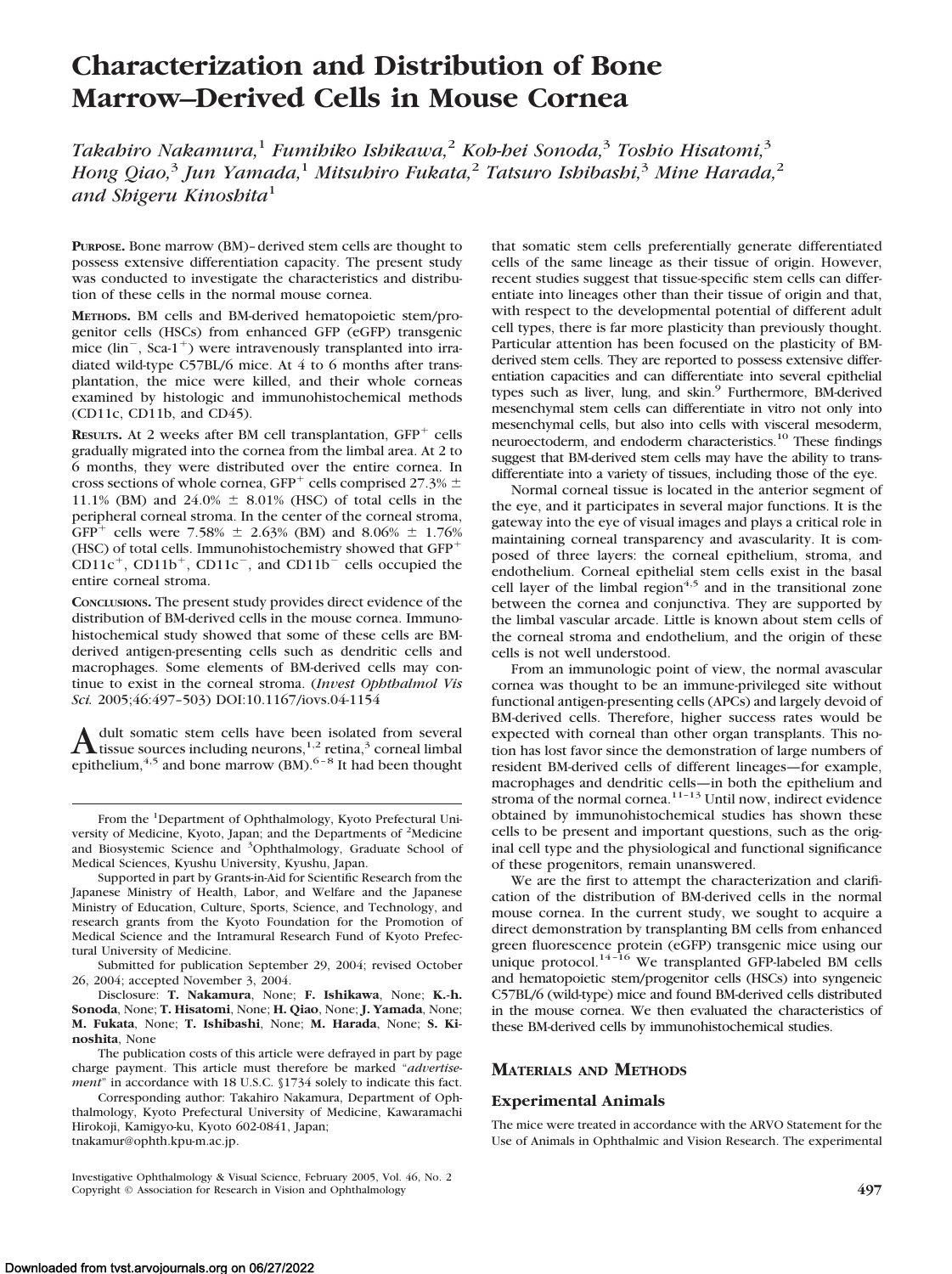

**FIGURE 1.** Enrichment of hematopoietic stem cells confirmed by flow cytometry. Original BM cells (**A**). After lineage depletion (**B**). Positive (**C**) and negative (**D**) selection for Sca-1 cells. After negative and positive selection, the  $\lim$ <sup> $-$ </sup> Sca-1<sup>+</sup> cell purity of all GFP<sup>+</sup> cells exceeded 95%. Each percentage represents the amount of double-positive cells among all nucleated cells.

procedures were approved by the Committee for Animal Research of Kyoto Prefectural University of Medicine and Kyushu University. Adult  $(n = 3)$  and newborn  $(n = 6)$  C57BL/6 mice were the recipients of BM cell and HSC transplants, respectively. BM cells were obtained from mice that transgenically express GFP, driven by the chicken  $\beta$ -actin promoter.17

#### **Bone Marrow Transplantation**

To observe directly the migration of BM-derived cells into the mouse cornea, we used BM cell transplantation.<sup>16</sup> Female eGFP mice (8-10 weeks old) were killed by cervical dislocation while under deep ether anesthesia, and BM cells were obtained by flushing the femurs with sterile phosphate-buffered saline (PBS). The BM cells were washed several times in sterile PBS, filtered twice through a nylon mesh (pore size, 70  $\mu$ m), counted, and resuspended in PBS at 5  $\times$  10<sup>7</sup> cells/mL. To generate chimeric mice, all BM cells ( $6 \times 10^6$  to  $1 \times 10^7$ ) derived from eGFP transgenic mice were intravenously injected into 8-week-old C57BL/6 recipients that had been lethally x-irradiated with 9 Gy. Their eyes were protected with lead shields to prevent radiation retinopathy. These BM cell transplant recipients were then maintained under special pathogen-free conditions, and successful BM cell transplantation was confirmed by the identification of GFP<sup>+</sup> cells in peripheral blood at 2 weeks after transplantation. The corneas of three mice were carefully studied by fluorescence biomicroscopy until 6 months after transplantation. We also used these corneas for histologic and immunohistochemical studies.

## **Hematopoietic Stem Cell Transplantation**

To characterize BM-derived stem/progenitor cells in the mouse cornea, we performed HSC transplantation.<sup>14,15</sup> BM cells were harvested from femurs and tibias of 8- to 12-week-old eGFP mice. Single-cell suspensions of donor cells were prepared by repeated serial passage through a 23-gauge needle. To deplete mature hematopoietic cells, the BM cells were incubated with lineage-specific antibodies (B220, CD3, Gr-1,

Mac-1, and TER 119) for 30 minutes at 4°C. After washing with PBS containing 2% fetal bovine serum, the cells were incubated with sheep anti-rat immunomagnetic beads (Dynabeads M-450 coupled to sheep anti-rat IgG; Dynal, Great Neck, NY). Cells not bound to the immunobeads were further purified for  $Sca-1^+$  cells. The purity of lineage<sup>-</sup> cells was higher than 92% in all experiments. After negative selection of mature hematopoietic and immune cells, positive selection of Sca- $1^+$ cells was performed as just described. After negative and positive selection, the purity of  $\text{lin}^-$  Sca-1<sup>+</sup> cells of all the eGFP<sup>+</sup> cells exceeded 95% (Fig. 1). $14,15$  To obtain high cell purity, samples were applied twice to columns in each experiment. The resultant  $10^4$  lin<sup>-</sup> Sca-1<sup>+</sup> cells were transplanted into C57BL/6 mice within 2 days of their birth. The HSC transplant recipients were maintained under special pathogen-free conditions for 4 weeks. Successful HSC transplantation was confirmed by the identification of GFP<sup>+</sup> cells in the peripheral blood at 4 weeks after transplantation. At 4 to 5 months after HSC transplantation, six mice were used for histologic and immunohistochemical studies.

## **Antibodies**

The primary antibodies (all from BD-PharMingen, San Diego, CA) used in this study were purified hamster anti-mouse CD11c (clone HL3), purified rat anti-mouse CD45 (clone 30-F11), and RPE-conjugated rat anti-mouse CD11b (clone M1/70). Secondary antibodies were Cy3 conjugated goat anti-hamster IgG and Cy3-conjugated donkey anti-rat IgG (Vector Laboratories, Inc., Burlingame, CA).

## **Immunohistochemistry**

Immunohistochemical studies of markers for APCs were performed by using a previously reported method $11-13$  and a modified version of our method.18,19 Briefly, freshly excised corneas were fixed for 60 minutes at 4°C in 4% paraformaldehyde, extensively washed with PBS, fast frozen in liquid nitrogen, and embedded in optimal cutting temperature (OCT) compound (Tissue-Tek II; Miles Laboratories, Elkhart, IN).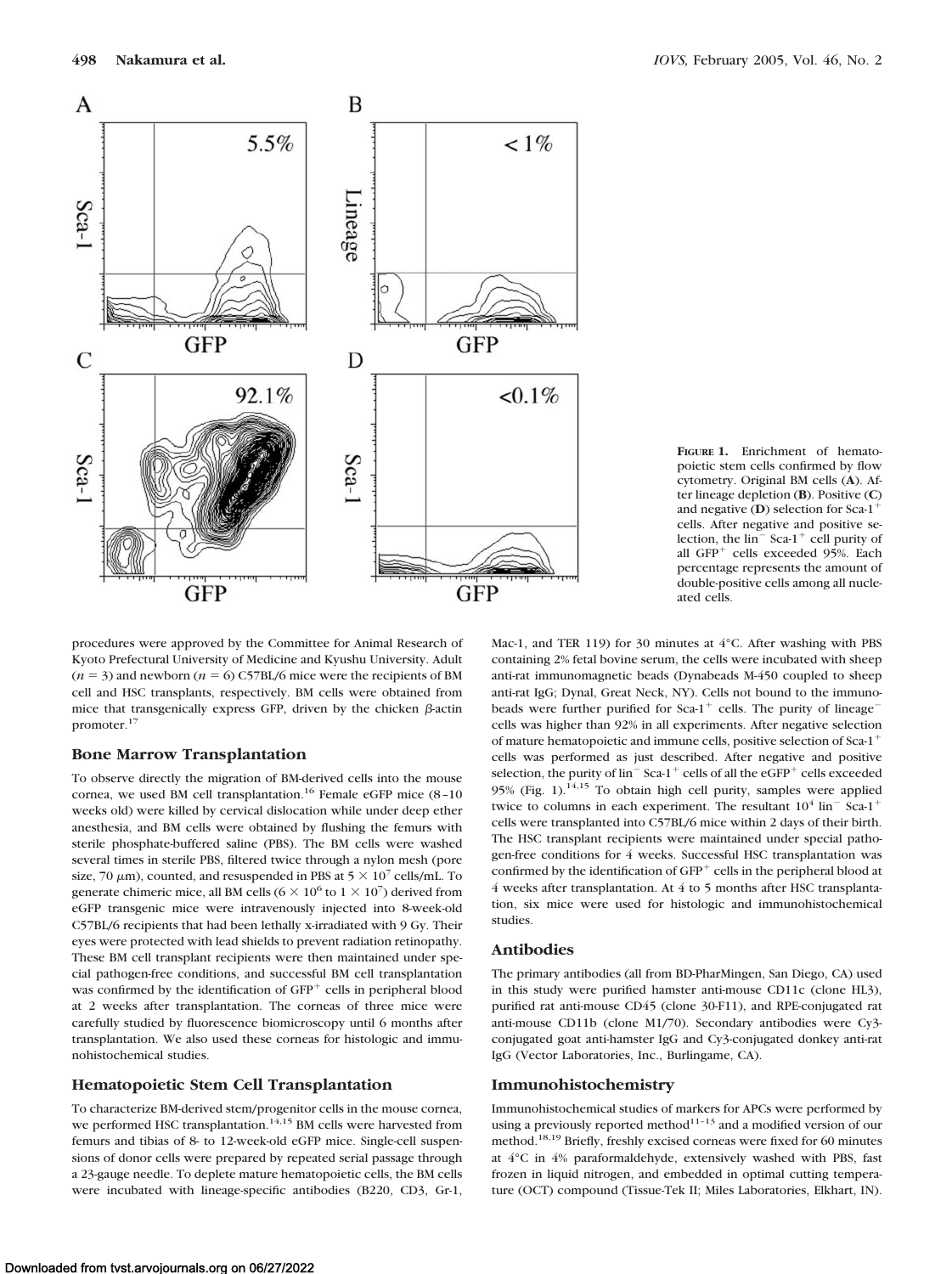

**FIGURE 2.** Representative time-course slit lamp photographs of murine eyes after BM cell transplantation. (**A**) One week, (**B**) 2 weeks, and (**C**) a high magnification of (**B**) at the limbal area; (**D**) 1, (**E**) 2, and (**F**) 6 months after transplantation. *Boxes* contain data from the center of the cornea. In the early stages (within the first week) after BM cell transplantation, we observed no GFP<sup>+</sup> cells in the recipient mouse cornea (**A**). Within 2 weeks, there was intense staining for GFP- cells in the periphery of the cornea (**B**, C). Within 2 months, GFP<sup>+</sup> cells appeared to migrate into the center of the cornea. Their numbers increased in both the periphery and center of the cornea (**D**, **E**). Starting at 2 months after BM transplantation, cell density reached a plateau that persisted up to 6 months (**F**). Scale bars: (**A**, **B**, **D**–**F**) 1 mm; (C and *insets*) 250 μm.

Cryostat sections  $(7 \mu m)$  in thickness) were placed on gelatin-coated slides, air-dried, and rehydrated in PBS at room temperature for 15 minutes. To block nonspecific binding, the tissues were incubated with both anti-Fc receptor mAb (CD16/32; BD PharMingen, San Diego, CA) and 2% bovine serum albumin (BSA) for CD11c and CD11b and with 2% BSA and 10% donkey serum for CD45 at room temperature for 30 minutes. Then the sections were incubated at room temperature for 1 hour with the primary antibody and washed three times in PBS containing 0.15% Triton X-100 (PBST) for 15 minutes. The controls were incubated with the appropriate normal rat and hamster IgG (Dako, Kyoto, Japan) at the same concentration as, but without, the primary antibody. After staining with the primary antibody (CD11c, CD45), the sections were incubated at room temperature for 1 hour with appropriate secondary antibodies, Cy3-conjugated goat anti-hamster IgG, and Cy3-conjugated donkey anti-rat IgG. After several washes with PBS, the sections were coverslipped using antifade mounting medium, with or without propidium iodide (PI; Vectashield; Vector Laboratories) and examined under a confocal microscope (Fluoview; Olympus, Tokyo, Japan).

## **Quantitative Evaluation**

For statistical assessment of corneal cell distribution and characterization, four different fields and six different sections of each cornea were analyzed (24 areas/eye). For analytical purposes, each cornea was divided into central and peripheral areas. The central area was defined as the area within 1 mm of the center and the peripheral area as that within a 1- to 1.5-mm radial distance from the center.

## **RESULTS**

## **Migration of BM Cells into the Cornea**

In the early stages (first week) after BM cell transplantation, there were no  $\overline{GFP}^+$  cells in the recipient mouse cornea (Fig. 2A). Within 2 weeks of transplantation, some  $GFP^+$  cells appeared in the periphery of the cornea. However, only a small number of  $GFP<sup>+</sup>$  cells were present in the center of the cornea

(Figs. 2B, 2C). Within 2 months, the number of GFP<sup>+</sup> cells in both the periphery and center of the cornea gradually increased. From 2 months after BM cell transplantation, the cell density reached a relative plateau that persisted up to 6 months (Figs. 2D-F). Our quantitative analysis of  $GFP<sup>+</sup>$  cells in the mouse cornea is summarized in Figure 3.

#### **Distribution of BM Cells and HSCs**

To determine whether there were BM-derived GFP<sup>+</sup> cells in the recipient cornea, we performed histologic analysis under a dual-channel fluorescence microscope. Cross-sections of recipient corneas showed that most of the  $GFP<sup>+</sup>$  cells were distributed in the peripheral corneal stroma and that cell density gradually decreased toward the center (Fig. 4A–D). In the entire corneal epithelium, we noted only a small number of



Time course (after BM cell transplantation)

**FIGURE 3.** Quantitative analysis of  $GFP<sup>+</sup>$  cells in the mouse cornea at the indicated times after BM cell transplantation. During the first 2 months, the number of GFP<sup>+</sup> cells gradually increased. Thereafter, cell density reached a relative plateau that persisted up to 6 months after transplantation.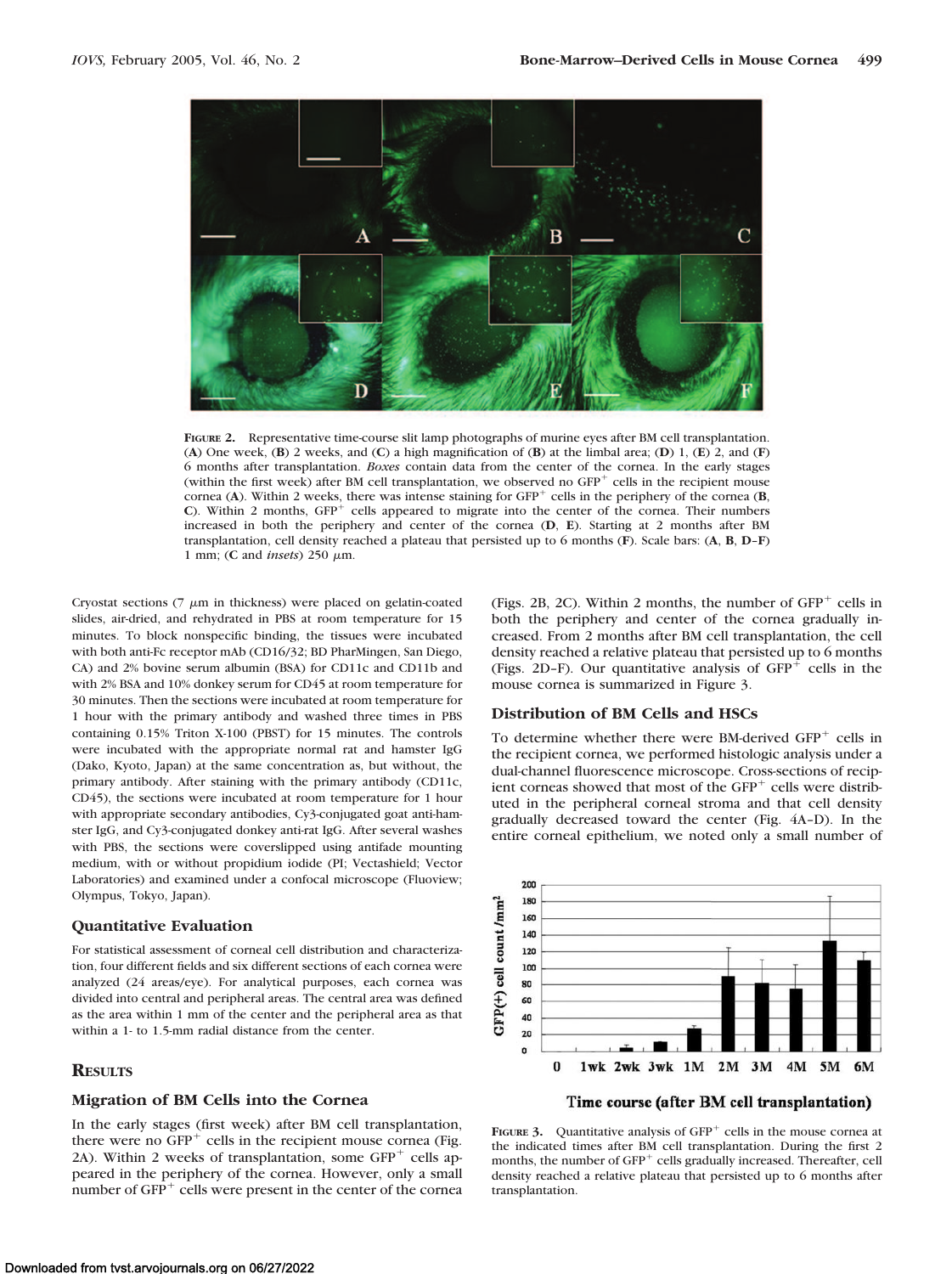

**FIGURE 4.** Representative cross sections of recipient corneas (**A**, **B**, **E**, BM transplantation; **C**, **D**, **F**, HSC transplantation) show that most of the GFP<sup>+</sup> cells were distributed in the peripheral corneal stroma and that the cell density gradually decreases toward the center (**A**, **C**, central area; **B**, **D**, peripheral area). Only a small number of GFP<sup>+</sup> cells were observed throughout the epithelium (**E**, *arrows*). In contrast, in conjunctival epithelium, several GFP<sup>+</sup> cells were noted (**F**, *arrow*; area to the right of the conjunctiva  $\star$ ). Cell nuclei were stained with PI (*red*). Scale  $bars:$  (A, B, F) 200  $\mu$ m; (C, D, E) 100  $\mu$ m.

these cells (Fig. 4E), whereas in the conjunctival epithelium we observed several  $GFP^+$  cells (Fig. 4F). The percentage of  $GFP^+$ cells per section was calculated as the number of GFP<sup>+</sup> cells divided by the total number of  $PI^+$  cells  $\times$  100. In the peripheral cornea of mice receiving BM cell transplants, GFP<sup>+</sup> cells were  $2.03\% \pm 1.87\%$  (epithelium) and  $27.3\% \pm 11.1\%$ (stroma). At the center of the cornea, they were  $0.93\% \pm 0.65\%$ (epithelium) and  $7.58\% \pm 2.63\%$  (stroma). By contrast, in the peripheral corneas of mice transplanted with HSC, GFP<sup>+</sup> cells were  $0.78\% \pm 0.51\%$  (epithelium) and  $24.0\% \pm 8.01\%$ (stroma). At the center of the cornea, they were  $0.58\% \pm 0.4\%$ (epithelium) and  $8.06\% \pm 1.76\%$  (stroma; Fig. 5). The differences between epithelium and stroma in each category were statistically significant (Mann-Whitney test;  $P \leq 0.01$ ).

## **Immunohistochemical Analysis**

To characterize BM-derived GFP<sup>+</sup> cells in corneal tissue, primarily the corneal stroma, we used fluorescence immunohistology with antibodies to the leukocyte markers CD11c, CD11b, and CD45. Negative control sections, incubated with normal rat and hamster IgG but without the primary antibody, exhibited no discernible specific immunoreactivity over the entire region.

CD11 $c$ <sup>+</sup> or CD11b<sup>+</sup> indicate cells coexpressing GFP and CD11c or GFP and CD11b, respectively. The percentage of  $CD11c<sup>+</sup>$  or  $CD11b<sup>+</sup>$  cells was calculated by dividing the respective number of cells by the total number of GFP<sup>+</sup> cells  $\times$ 100. In the corneal peripheral stroma of BM cell recipients, we observed 19.4%  $\pm$  9.93% CD11c<sup>+</sup> cells and 38.7%  $\pm$  16.3% CD11b<sup>+</sup> cells. In the central stroma,  $15.3\% \pm 8.94\%$  were CD11c<sup>+</sup> cells and  $48.7\% \pm 13.1\%$  were CD11b<sup>+</sup> cells. In the corneal peripheral stroma of HSC recipients, there were 35.7%  $\pm$  14.0% CD11c<sup>+</sup> cells and 56.7%  $\pm$  22.4% CD11b<sup>+</sup> cells. In

the central stroma,  $41.5\% \pm 17.8\%$  were CD11c<sup>+</sup> cells and 53.7%  $\pm$  13.9% were CD11b<sup>+</sup> cells (Figs. 6, 7, 8). Most GFP<sup>+</sup> cells in the cornea were immunostained with CD45 in both BM- and HSC-recipients (Fig. 9). Asterisks in Figure 8 indicate statistically significant difference between  $CD11c^{+}$  and CD11b<sup>+</sup> (Mann-Whitney test;  $*P < 0.01$ ,  $*P < 0.05$ ).



FIGURE 5. Distribution of GFP<sup>+</sup> cells in the cornea of mice transplanted with BM cells or HSCs. The percentage of GFP<sup>+</sup> cells per section was calculated as the number of  $GFP<sup>+</sup>$  cells divided by the total number of PI<sup>+</sup> cells plus GFP<sup>+</sup> cells  $\times$  100. Most of the GFP<sup>+</sup> cells were distributed in the peripheral corneal stroma. Cell density gradually decreased toward the center. In the entire area covered by epithelium, there were only a few  $GFP<sup>+</sup>$  cells. The differences between epithelium and stroma in each category were statistically significant (Mann-Whitney test;  $P < 0.01$ ).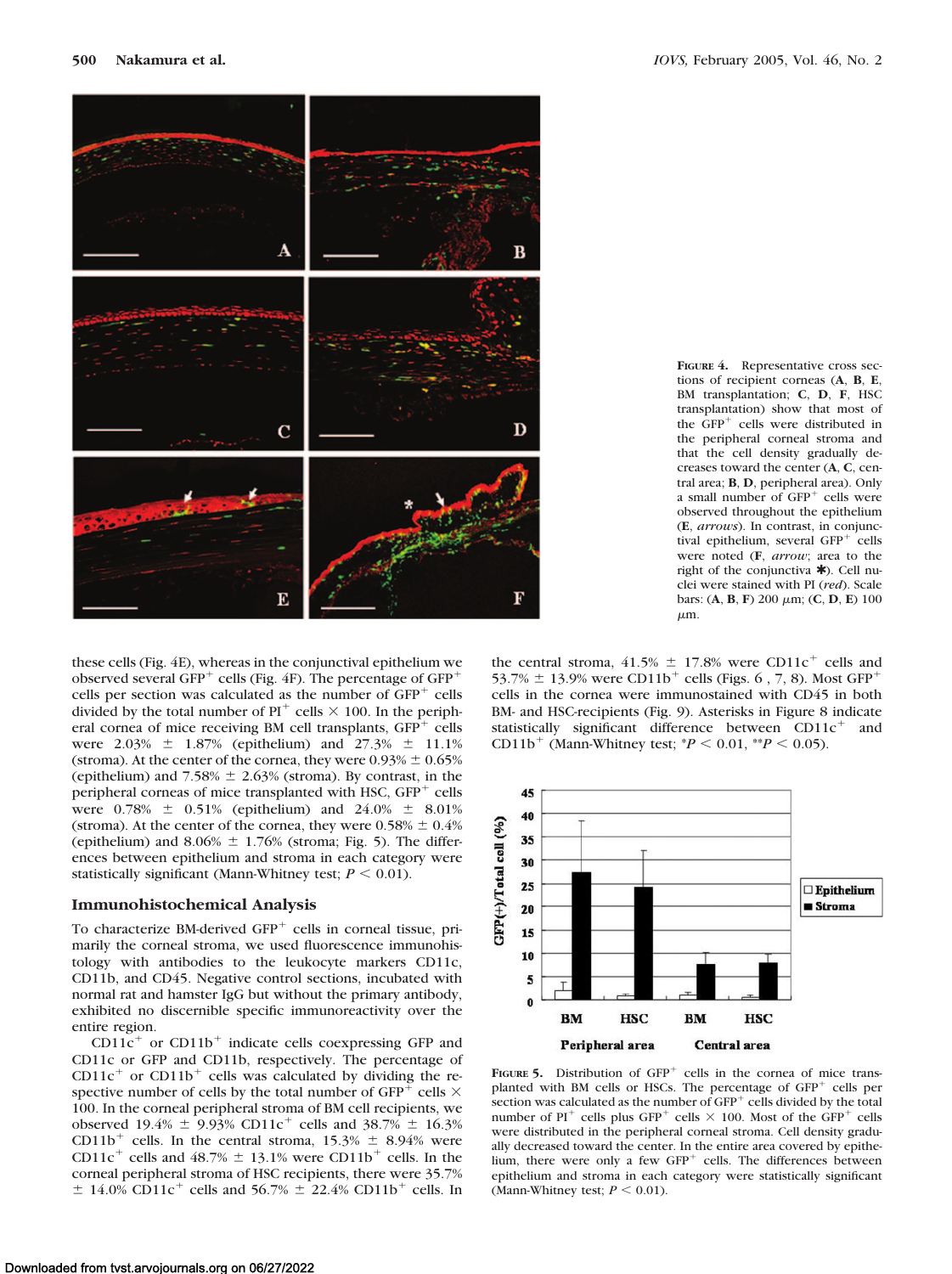**FIGURE 6.** Representative immunohistochemical staining for CD11c (*red*) in the peripheral (**A**, **C**) and central (**B**, **D**) cornea of mice receiving HSC transplants. Some GFP- cells (*green*) immunostained with CD11c (*arrows*). Note the presence of  $GFP<sup>+</sup>CD11c<sup>-</sup>$  cells throughout the transplant-recipient cornea. GFP (**A**, **B**), CD11c (**C**, **D**). *Dotted lines*: perimeter of whole corneal tissue. Scale bars,  $100 \mu m$ .

## **DISCUSSION**

The cornea is a transparent, avascular tissue, with integrity maintained by various factors derived from the tear film and aqueous humor. Although the normal cornea does not contain vessels, there is indirect immunohistochemical evidence that it is endowed with a significant number of resident BM-derived APCs.<sup>11-13</sup> Hamrah et al.<sup>11</sup> reported that corneal epithelium contains major histocompatibility complex (MHC) class II-negative Langerhans' cells and corneal stroma a large number of resident BM-derived cells of different lineages. These cells were not only macrophages but also CD11c<sup>+</sup> dendritic cells. Brissette-Storkus et al.<sup>12</sup> also documented that the normal murine corneal stroma contains a significant number of  $CD45<sup>+</sup>$  leukocytes and

that most of these cells are monocytes or macrophages. However, to date, there has been no direct demonstration of their existence. BM-derived stem cells, such as hematopoietic- and mesenchymal stem cells, have extensive differentiation capacity.<sup>8,9</sup> We considered two possible mechanisms of BM-derived cell differentiation: One is that BM-derived stem cells that have differentiated into APCs such as Langerhans' cells or macrophages migrate into corneal tissue. Alternatively, BM-derived stem cells transdifferentiate into corneal cells such as corneal keratocytes, and function in the cornea. We examined these possibilities using our unique protocol and found that some BM-derived cells were definitely distributed in the cornea. We also determined that these cells are partially of BM-derived APC lineage, a finding that directly confirms the cell origin of



**FIGURE 7.** Representative immunohistochemical staining for CD11b (*red*) in the cornea of mice receiving BM cell (**A**, **C**) or HSC (**B**, **D**) transplants. Some GFP<sup>+</sup> cells (*green*) immunostained with CD11b (*arrows*). Note the  $GFP<sup>+</sup>CD11b<sup>-</sup>$  cells dispersed throughout the transplant-recipient cornea. GFP (**A**, **B**), CD11b (**C**, **D**). *Dotted lines*: whole corneal tissue. Scale bars,  $100 \mu m$ .

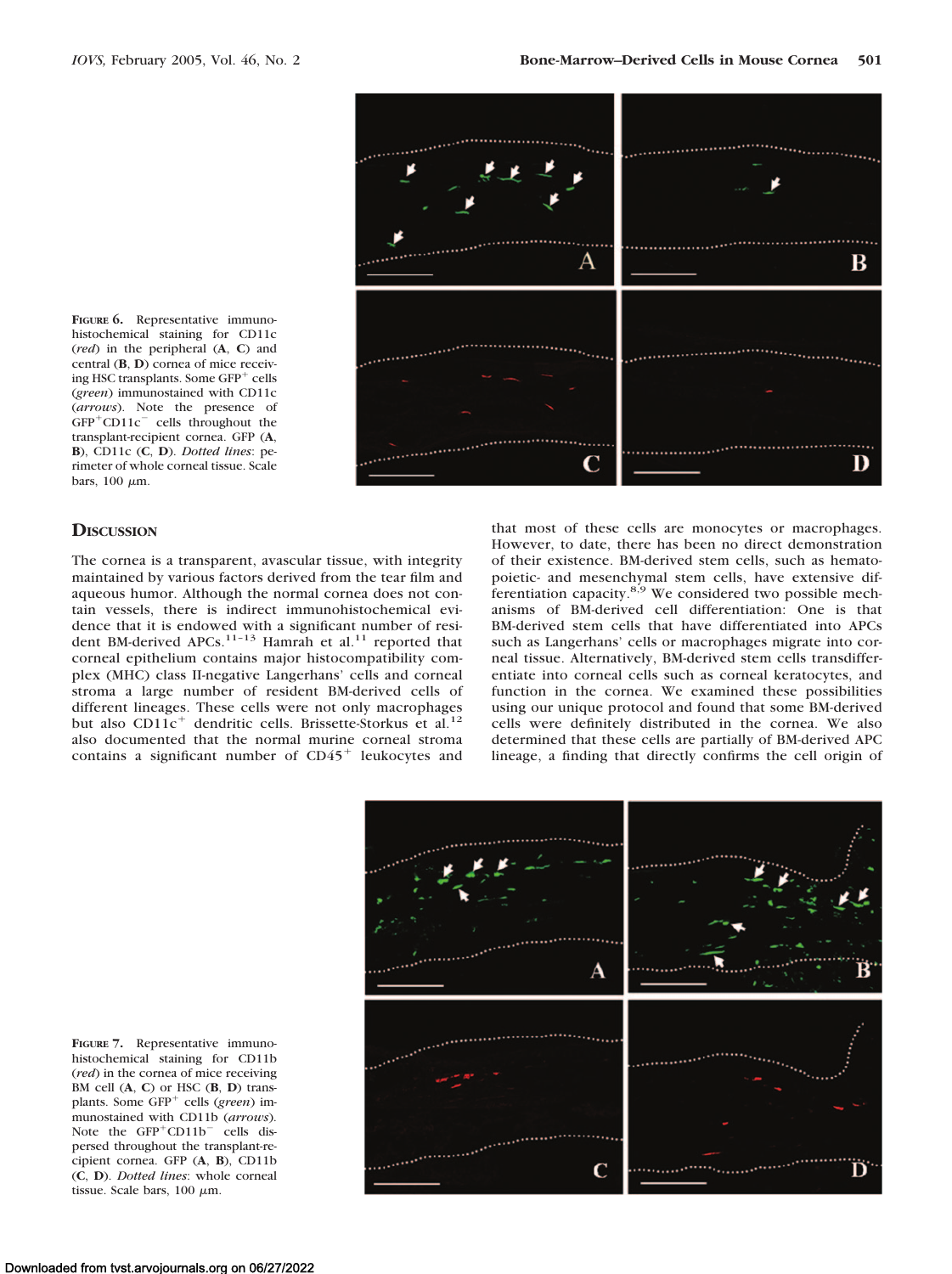

**FIGURE 8.** Quantitative analysis of the immunohistochemistry for CD11c and CD11b in the cornea of mice receiving transplants of BM cells or HSCs. The percentage of positive cells per section was calculated as the number of cells that coexpressed GFP and CD11c or GFP and CD11b, divided by the total number of  $GFP^+$  cells  $\times$  100. The number of  $CD11c^+$  cells in both the peripheral and central areas of the cornea was greater in mice receiving transplants of HSCs than in those receiving BM cells. Approximately 50% of GFP<sup>+</sup> cells were immunostained with CD11b in both BM cell and HSC recipients. There were statistically significant differences between  $CD11c^{+}$  and  $CD11b^{+}$ (Mann-Whitney test;  $*P < 0.01$ ,  $*P < 0.05$ ).

a significant number of resident dendritic cells in the corneal tissue.

Our observations in corneas receiving GFP-labeled BM cell transplants are of particular interest. Ours is the first report on the time course of the migration of GFP-labeled BM cells into the cornea. Within 2 months after BM cell transplantation, the density of GFP-labeled cells gradually increased; thereafter, cell density was comparatively stable, and finally, at 6 months, it reached a plateau. These findings led us to the interesting hypothesis that BM-derived cells continuously migrate into corneal tissue and contribute to corneal integrity. At present, we do not know the longevity of GFP-labeled BM cells in the mouse cornea. Using other experimental protocols, further cell biological study is needed to clarify this point.

There have been no reports on the distribution of hematopoietic stem/progenitor cells (not bone marrow cells) in the mouse cornea. Although the type of transplantation necessary to obtain these data is very difficult, our group has mastered the technique by using a unique protocol that facilitates our long-term observation of the eyes of transplant-recipient mice.

Our study demonstrates that most of the  $GFP<sup>+</sup>$  cells were distributed in the corneal stroma: Approximately 25% were found in the periphery and 7% in the center. In contrast, a small number, approximately 1%, were found in the corneal epithelium. The distribution rates of GFP<sup>+</sup> cells were similar in mice receiving with BM cells and HSCs. These results suggest

that cells migrating into the corneal tissue may be definite populations of BM cells, such as HSCs or undifferentiated progenitor cells.

Based on our immunohistochemical results, we divided GFP<sup>+</sup> cells in the corneal tissue into four groups:  $GFP^+CD11c^+$ ,  $GFP^+CD11b^+$ ,  $GFP^+CD11c^-$ , and  $GFP^+CD11b^$ cells. GFP<sup>+</sup>CD11c<sup>+</sup> cells (approximately 40% in the HSC transplantation experiment) are thought to express the dendritic cell phenotype<sup>20-22</sup> and  $GFP+CD11b+$  cells (approximately 55% in HSCs) either the dendritic cell or macrophage phenotype.23 Using a protocol similar to ours, Espinosa-Heidmann et al.24 found that BM-derived progenitor cells contributed to experimental choroidal neovascularization. When they used the F4/80 antibody (monocyte marker), they observed GFP<sup>+</sup>F4/80<sup>+</sup> cells in the limbus, ciliary body, and normal choroid and sclera, suggesting a high turnover and recruitment rate of infiltrated macrophages. Based on their findings and our observations, we postulate that some of the  $GFP<sup>+</sup>$  cells in the mouse cornea are BM-derived APCs.

Some of the  $GFP<sup>+</sup>$  cells were negative for cell-surface markers for APCs (CD11c and CD11b), and their origin is unclear. Corneal stroma is composed of both corneal keratocytes and a variety of extracellular matrices comprising collagen subtypes. In our experience, the morphology of GFP<sup>+</sup> cells in the corneal stroma and of corneal keratocytes is very similar. If BM-derived stem cells terminally transdifferentiate into corneal keratocytes, they can be expected eventually to lose surface CD45 expression. We posit that our immunologic experiment did not detect immature Sca-1<sup>+</sup> cells in the mouse cornea (data not shown), suggesting that transplanted hematopoietic stem/progenitor cells first homed to BM and engrafted in the recipient mice, and then provided mature BM-derived cells in the cornea. Based on our present results we cannot unequivocally claim that BM-derived GFP<sup>+</sup> cells can transdifferentiate into corneal cell phenotypes or neurons. Therefore, morphologic and immunohistochemical studies are under way to examine extracellular matrices and cell-surface markers that are uniquely synthesized by corneal keratocytes.

Several technical and conceptual issues deserve consideration in the interpretation of our results. It is important to note that even in eGFP mice significantly fewer than 100% of the cells express GFP. As this may be due to cell-cycle dependent expression of GFP, we suggest that our results underestimate the potential contribution of BM-derived cells in the mouse cornea. We are currently investigating whether the findings we made with our animal model are applicable to humans. Therefore, we are studying the distribution of BM-derived cells in human corneas.

In conclusion, ours is the first study that presents direct evidence for the migration into the cornea of GFP-labeled BM-derived cells. We provide immunohistochemical evidence that some of the migrating cells were BM-derived cells such as



**FIGURE 9.** Representative immunohistochemical staining for CD45 (*red*) in the cornea of HSC-recipient mice. (**A**) Peripheral, (**B**) central retina. Most GFP<sup>+</sup> cells were immunostained with CD45 (*yellow*). Scale bars: (A)  $100 \mu m$ ; (B)  $50 \mu m$ .